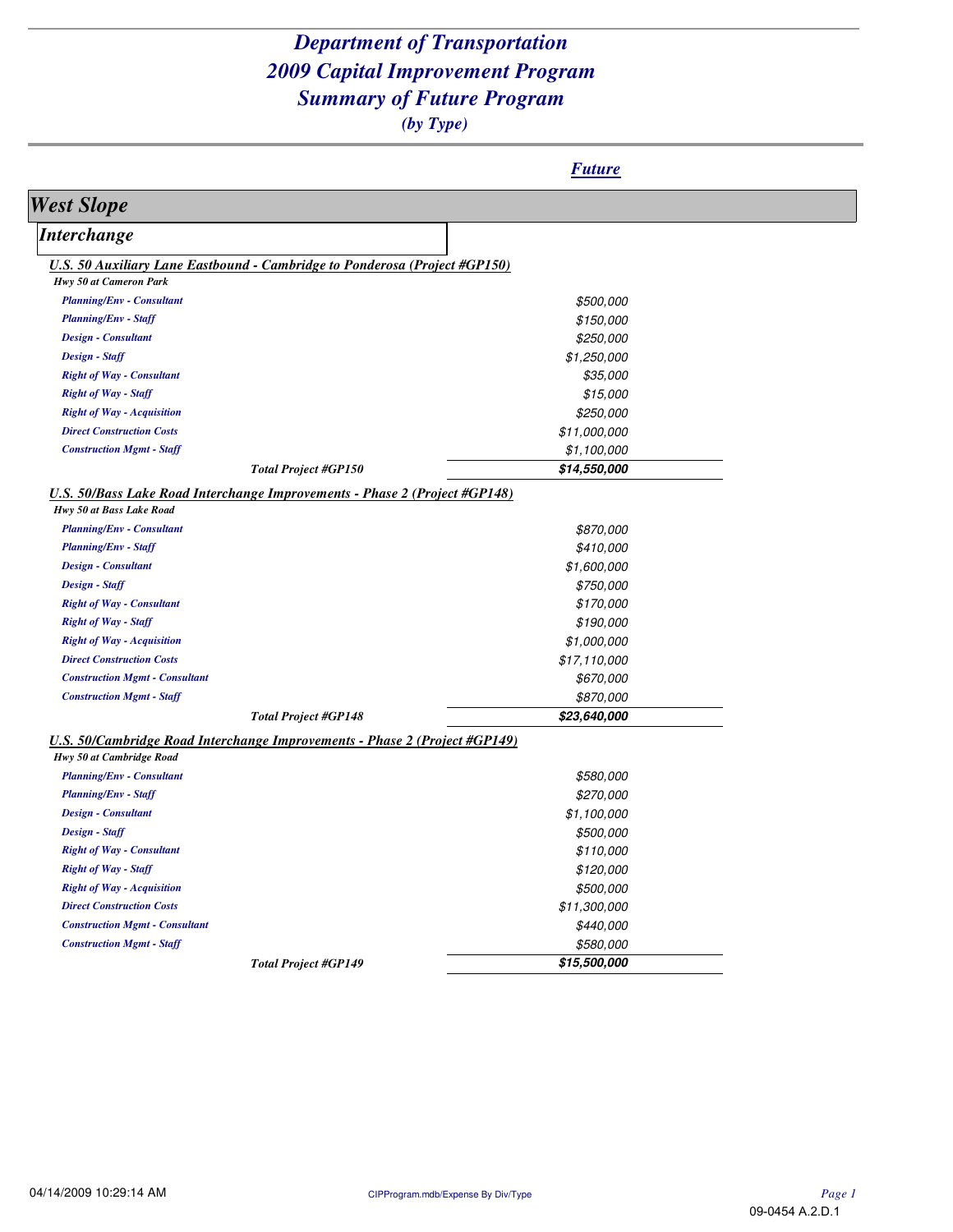|                                                                                        | <u><i><b>Future</b></i></u> |
|----------------------------------------------------------------------------------------|-----------------------------|
| <b>U.S. 50/El Dorado Road Interchange Phase 2 (Project #71376)</b>                     |                             |
| <b>West of Placerville</b>                                                             |                             |
| <b>Planning/Env - Consultant</b>                                                       | \$280,000                   |
| <b>Planning/Env - Staff</b>                                                            | \$130,000                   |
| <b>Design - Consultant</b>                                                             | \$500,000                   |
| Design - Staff                                                                         | \$240,000                   |
| <b>Right of Way - Consultant</b>                                                       | \$54,000                    |
| <b>Right of Way - Staff</b>                                                            | \$59,000                    |
| <b>Right of Way - Acquisition</b>                                                      | \$112,000                   |
| <b>Direct Construction Costs</b>                                                       | \$5,400,000                 |
| <b>Construction Mgmt - Consultant</b>                                                  | \$210,000                   |
| <b>Construction Mgmt - Staff</b>                                                       | \$280,000                   |
| Total Project #71376                                                                   | <i><b>\$7,265,000</b></i>   |
| <b>Total Interchange</b>                                                               | \$60,955,000                |
|                                                                                        |                             |
| <b>Miscellaneous</b>                                                                   |                             |
| <b>Intelligent Transportation System (ITS) Improvements - Phase 2 (Project #GP168)</b> |                             |
| <b>Various Locations</b>                                                               |                             |
| Design - Staff                                                                         | \$750,000                   |
| <b>Right of Way - Consultant</b>                                                       | \$100,000                   |
| <b>Right of Way - Acquisition</b>                                                      | \$1,000,000                 |
| <b>Direct Construction Costs</b>                                                       | \$3,250,000                 |
| <b>Construction Mgmt - Staff</b>                                                       | \$325,000                   |
| <b>Total Project #GP168</b>                                                            | \$5,425,000                 |
| <b>Total Miscellaneous</b>                                                             |                             |
|                                                                                        | \$5,425,000                 |
| Roadway                                                                                |                             |
|                                                                                        |                             |
| Bass Lake Road Widening - U.S. 50 to Silver Springs Parkway, Phase 1B (Project #GP166) |                             |
| <b>Bass Lake Road from US 50 to Silver Springs Parkway</b>                             |                             |
| <b>Planning/Env - Consultant</b>                                                       | \$0                         |
| <b>Planning/Env - Staff</b>                                                            | \$530,000                   |
| <b>Design - Consultant</b>                                                             | \$0                         |
| Design - Staff                                                                         | \$2,000,000                 |
| <b>Right of Way - Consultant</b>                                                       | \$70,000                    |
| <b>Right of Way - Staff</b>                                                            | \$130,000                   |
| <b>Right of Way - Acquisition</b>                                                      | \$1,800,000                 |
| <b>Direct Construction Costs</b>                                                       | \$13,500,000                |
| <b>Construction Mgmt - Consultant</b>                                                  | \$0                         |
| <b>Construction Mgmt - Staff</b>                                                       | \$1,000,000                 |
| <b>Total Project #GP166</b>                                                            | \$19,030,000                |
| Cameron Park Drive Widening - Palmer Drive to Meder Road (Project #GP144)              |                             |
| <b>Cameron Park Area</b>                                                               |                             |
|                                                                                        |                             |
| <b>Planning/Env - Consultant</b>                                                       | \$0                         |
| <b>Planning/Env - Staff</b>                                                            | \$370,000                   |
| Design - Staff                                                                         | \$1,400,000                 |
| <b>Right of Way - Consultant</b>                                                       | \$10,000                    |
| <b>Right of Way - Staff</b>                                                            | \$120,000                   |
| <b>Right of Way - Acquisition</b>                                                      | \$3,100,000                 |
| <b>Direct Construction Costs</b>                                                       | \$9,600,000                 |
| <b>Construction Mgmt - Staff</b>                                                       | \$770,000                   |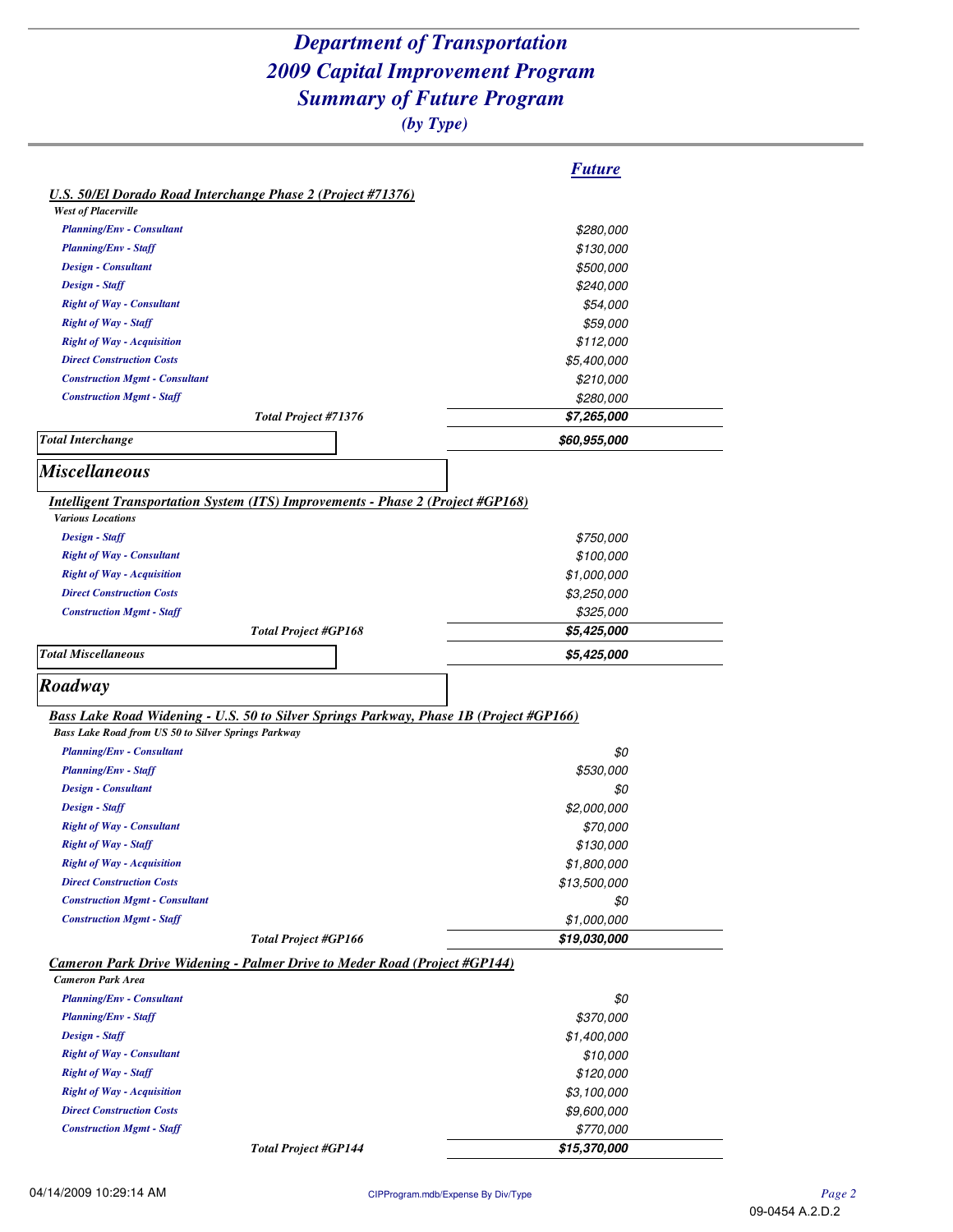|                                                                                                                                                                           | <b>Future</b>           |
|---------------------------------------------------------------------------------------------------------------------------------------------------------------------------|-------------------------|
| Contract Overlay - Deer Valley Road (7.27 mi) (Project #72176)                                                                                                            |                         |
| Deer Valley Road from Green Valley Road East to Green Valley Road East                                                                                                    |                         |
| Design - Staff                                                                                                                                                            | \$12,000                |
| <b>Direct Construction Costs</b>                                                                                                                                          | \$1,150,587             |
| <b>Construction Mgmt - Staff</b>                                                                                                                                          | \$5,000                 |
| Total Project #72176                                                                                                                                                      | \$1,167,587             |
| <b>Country Club Drive Ext. - Silver Dove Rd to west Bass Lake Hills SP Boundary (Project #GP125)</b>                                                                      |                         |
| <b>Bass Lake Hill Specific Plan</b>                                                                                                                                       |                         |
| <b>Developer Advanced Construction</b>                                                                                                                                    | \$4,118,000             |
| <b>Planning/Env - Staff</b>                                                                                                                                               | \$289,000               |
| Design - Staff                                                                                                                                                            | \$1,120,000             |
| <b>Right of Way - Consultant</b>                                                                                                                                          | \$20,000                |
| <b>Right of Way - Staff</b>                                                                                                                                               | \$18,000                |
| <b>Right of Way - Acquisition</b>                                                                                                                                         | \$754,000               |
| <b>Construction Mgmt - Staff</b>                                                                                                                                          | <i><b>\$700,000</b></i> |
| <b>Total Project #GP125</b>                                                                                                                                               | \$7,019,000             |
|                                                                                                                                                                           |                         |
| Country Club Drive Realignment - Bass Lake Road to east Bass Lake Hills Specific Plan Boundary (Project #GP126)<br><b>Bass Lake Hills Specific Plan</b>                   |                         |
| <b>Developer Advanced Construction</b>                                                                                                                                    | \$5,153,300             |
| <b>Planning/Env - Consultant</b>                                                                                                                                          | \$36,000                |
| <b>Planning/Env - Staff</b>                                                                                                                                               | \$175,000               |
| <b>Design - Consultant</b>                                                                                                                                                | \$490,000               |
| Design - Staff                                                                                                                                                            | \$376,000               |
| <b>Right of Way - Consultant</b>                                                                                                                                          |                         |
| <b>Right of Way - Staff</b>                                                                                                                                               | \$36,000                |
| <b>Right of Way - Acquisition</b>                                                                                                                                         | \$31,000                |
| <b>Construction Mgmt - Consultant</b>                                                                                                                                     | \$0                     |
| <b>Construction Mgmt - Staff</b>                                                                                                                                          | \$82,000                |
|                                                                                                                                                                           | \$366,000               |
| <b>Total Project #GP126</b>                                                                                                                                               | \$6,745,300             |
| Diamond Springs Parkway - Phase 2 (Project #72368)<br>New road from Missouri Flat Road at railroad corridor to State Route 49                                             |                         |
| <b>Planning/Env - Consultant</b>                                                                                                                                          | \$30,000                |
| <b>Planning/Env - Staff</b>                                                                                                                                               | \$10,000                |
| Design - Staff                                                                                                                                                            | \$150,000               |
| <b>Direct Construction Costs</b>                                                                                                                                          | \$800,000               |
| <b>Construction Mgmt - Staff</b>                                                                                                                                          | \$136,000               |
| Total Project #72368                                                                                                                                                      | \$1,126,000             |
| <b>El Dorado Hills Boulevard Widening - Lassen Lane to Park Drive (Project #GP183)</b><br>El Dorado Hills on El Dorado Hills Boulevard between Lassen Lane and Park Drive |                         |
| <b>Planning/Env - Consultant</b>                                                                                                                                          |                         |
|                                                                                                                                                                           | \$0                     |
|                                                                                                                                                                           |                         |
| <b>Planning/Env - Staff</b>                                                                                                                                               | \$37,000                |
| Design - Consultant                                                                                                                                                       | \$0                     |
| Design - Staff                                                                                                                                                            | \$141,000               |
| <b>Right of Way - Consultant</b>                                                                                                                                          | \$6,000                 |
| <b>Right of Way - Staff</b>                                                                                                                                               | \$6,000                 |
| <b>Right of Way - Acquisition</b>                                                                                                                                         | \$100,000               |
| <b>Direct Construction Costs</b><br><b>Construction Mgmt - Staff</b>                                                                                                      | \$950,000<br>\$76,000   |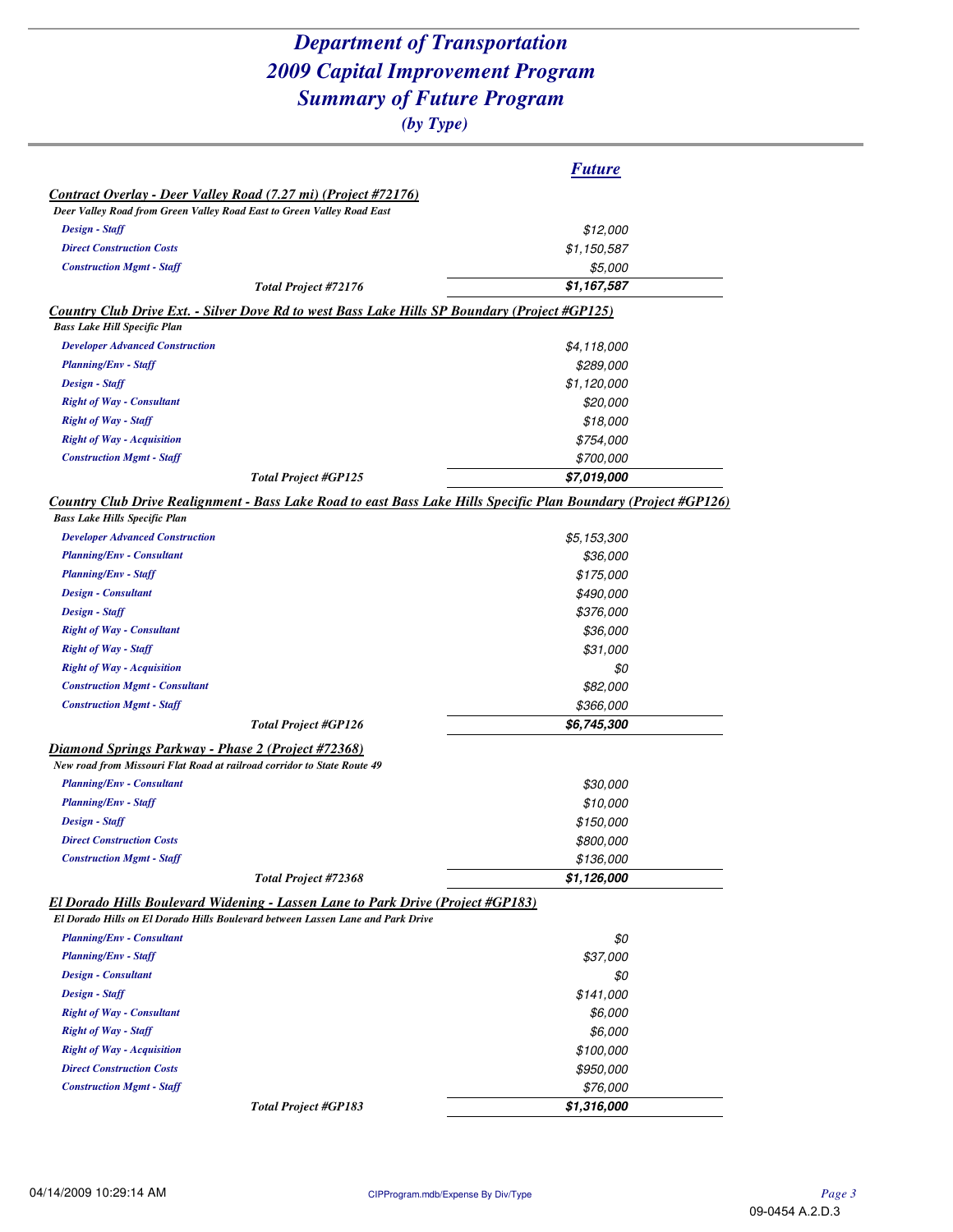|                                                                                                                                                                                                                                                                        | <b>Future</b>            |
|------------------------------------------------------------------------------------------------------------------------------------------------------------------------------------------------------------------------------------------------------------------------|--------------------------|
| Green Valley Road Widening - Deer Valley Road East to Lotus Road (Project #GP179)                                                                                                                                                                                      |                          |
| Green Valley Raod in the town of Rescue east to Lotus Road in the town of Lotus.                                                                                                                                                                                       |                          |
| <b>Planning/Env - Staff</b>                                                                                                                                                                                                                                            | \$160,000                |
| Design - Staff                                                                                                                                                                                                                                                         | \$620,000                |
| <b>Right of Way - Consultant</b>                                                                                                                                                                                                                                       | \$25,000                 |
| <b>Right of Way - Staff</b>                                                                                                                                                                                                                                            | \$55,000                 |
| <b>Right of Way - Acquisition</b>                                                                                                                                                                                                                                      | \$500,000                |
| <b>Direct Construction Costs</b>                                                                                                                                                                                                                                       | \$4,200,000              |
| <b>Construction Mgmt - Staff</b>                                                                                                                                                                                                                                       | \$340,000                |
| <b>Total Project #GP179</b>                                                                                                                                                                                                                                            | \$5,900,000              |
| Green Valley Road Widening - Francisco to Salmon Falls Road (Project #GP178)                                                                                                                                                                                           |                          |
| <b>El Dorado Hills</b>                                                                                                                                                                                                                                                 |                          |
| <b>Planning/Env - Consultant</b>                                                                                                                                                                                                                                       | \$0                      |
| <b>Planning/Env - Staff</b>                                                                                                                                                                                                                                            | <i><b>\$55,000</b></i>   |
| Design - Consultant                                                                                                                                                                                                                                                    | \$0                      |
| Design - Staff                                                                                                                                                                                                                                                         | \$210,000                |
| <b>Right of Way - Consultant</b>                                                                                                                                                                                                                                       | \$10,000                 |
| <b>Right of Way - Staff</b>                                                                                                                                                                                                                                            | \$8,000                  |
| <b>Right of Way - Acquisition</b>                                                                                                                                                                                                                                      | \$650,000                |
| <b>Direct Construction Costs</b>                                                                                                                                                                                                                                       | \$1,400,000              |
| <b>Construction Mgmt - Consultant</b>                                                                                                                                                                                                                                  | \$0                      |
|                                                                                                                                                                                                                                                                        |                          |
| <b>Construction Mgmt - Staff</b>                                                                                                                                                                                                                                       | \$110,000                |
| <b>Total Project #GP178</b>                                                                                                                                                                                                                                            | \$2,443,000              |
|                                                                                                                                                                                                                                                                        |                          |
|                                                                                                                                                                                                                                                                        |                          |
| <b>Planning/Env - Staff</b>                                                                                                                                                                                                                                            | \$380,000                |
| Design - Staff                                                                                                                                                                                                                                                         | \$1,480,000              |
| Widening of Green Valley Road from Salmon Falls Road to Deer Valley Road.<br><b>Right of Way - Consultant</b>                                                                                                                                                          | \$40,000                 |
| <b>Right of Way - Staff</b>                                                                                                                                                                                                                                            | \$126,000                |
| <b>Right of Way - Acquisition</b>                                                                                                                                                                                                                                      | \$2,900,000              |
| <b>Direct Construction Costs</b>                                                                                                                                                                                                                                       | \$9,800,000              |
| <b>Construction Mgmt - Staff</b>                                                                                                                                                                                                                                       | \$780,000                |
| <b>Total Project #GP159</b>                                                                                                                                                                                                                                            | \$15,506,000             |
|                                                                                                                                                                                                                                                                        |                          |
|                                                                                                                                                                                                                                                                        |                          |
| <b>Planning/Env - Staff</b>                                                                                                                                                                                                                                            | \$260,000                |
| Design - Staff                                                                                                                                                                                                                                                         | \$990,000                |
| <b>Right of Way - Consultant</b>                                                                                                                                                                                                                                       | \$40,000                 |
| <b>Right of Way - Staff</b>                                                                                                                                                                                                                                            | \$47,000                 |
| Green Valley Road Widening from Salmon Falls Road to Deer Valley Road (Project #GP159)<br>Latrobe Road Widening (4 to 6 lanes) - White Rock Road to Carson Creek (Suncast Lane) (Project #GP154)<br>El Dorado Hills - South of 50<br><b>Right of Way - Acquisition</b> | \$2,500,000              |
| <b>Direct Construction Costs</b><br><b>Construction Mgmt - Staff</b>                                                                                                                                                                                                   | \$6,700,000<br>\$540,000 |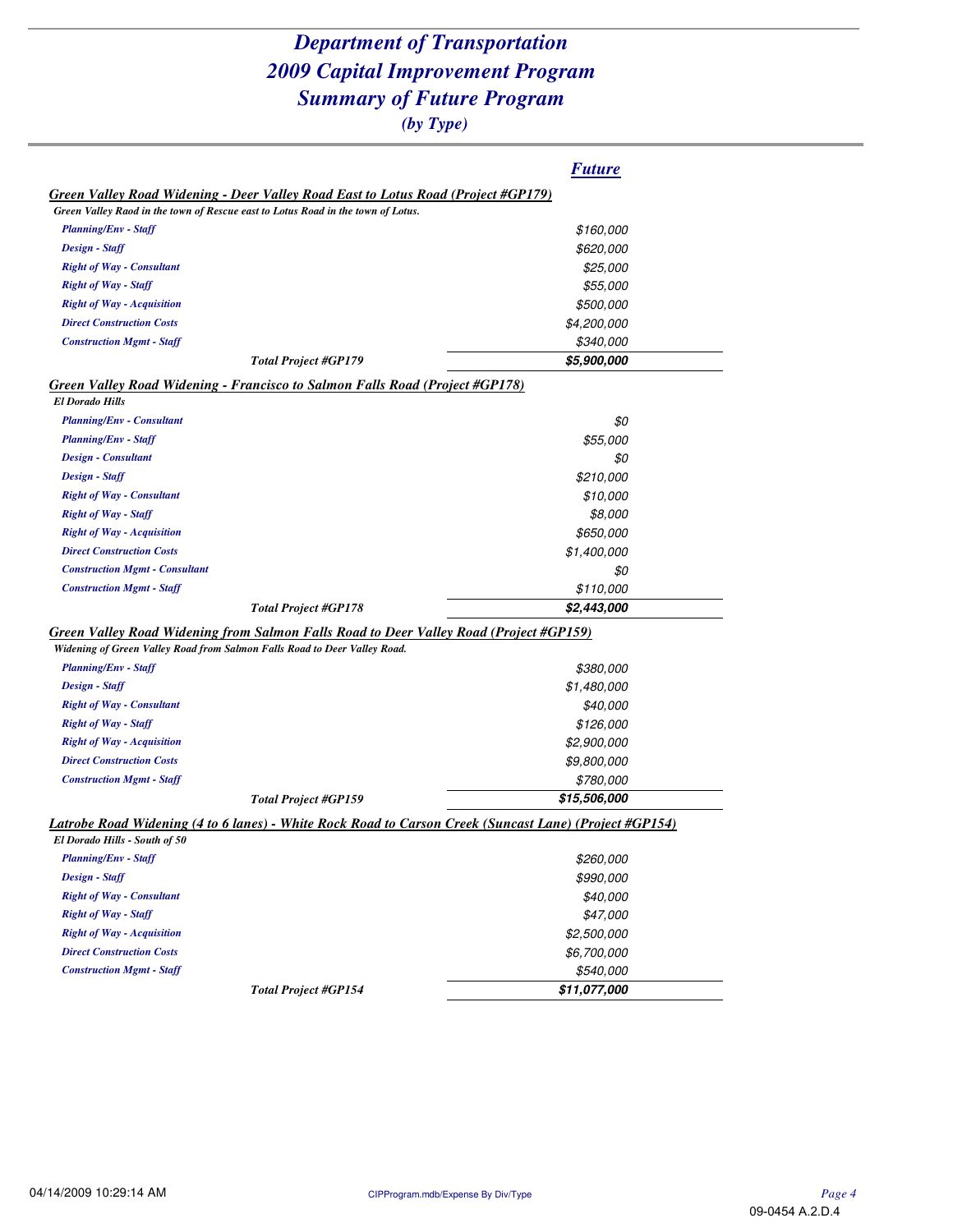|                                                                                                                                                 | <b>Future</b>       |
|-------------------------------------------------------------------------------------------------------------------------------------------------|---------------------|
| <u>Missouri Flat Rd Two-Way Left Turn Lane - El Dorado Rd to Headington Rd (Project #GP163)</u>                                                 |                     |
| Missouri Flat Road from El Dorado Road to Headington Road                                                                                       |                     |
| <b>Planning/Env - Staff</b>                                                                                                                     | \$39,000            |
| Design - Staff                                                                                                                                  | \$150,000           |
| <b>Right of Way - Consultant</b>                                                                                                                | \$6,000             |
| <b>Right of Way - Staff</b>                                                                                                                     | \$7,000             |
| <b>Right of Way - Acquisition</b>                                                                                                               | \$200,000           |
| <b>Direct Construction Costs</b>                                                                                                                | \$1,000,000         |
| <b>Construction Mgmt - Staff</b>                                                                                                                | \$80,000            |
| <b>Total Project #GP163</b>                                                                                                                     | \$1,482,000         |
| Missouri Flat Road Widening, Headington Road to Prospector's Plaza (Project #GP165)<br>Missouri Flat Road from Headington to Prospector's Plaza |                     |
| <b>Planning/Env - Consultant</b>                                                                                                                | \$0                 |
| <b>Planning/Env - Staff</b>                                                                                                                     | \$47,000            |
| Design - Staff                                                                                                                                  | \$180,000           |
| <b>Right of Way - Consultant</b>                                                                                                                |                     |
| <b>Right of Way - Staff</b>                                                                                                                     | \$6,000<br>\$12,000 |
| <b>Right of Way - Acquisition</b>                                                                                                               | \$83,000            |
| <b>Direct Construction Costs</b>                                                                                                                | \$1,200,000         |
| <b>Construction Mgmt - Staff</b>                                                                                                                | \$96,000            |
| <b>Total Project #GP165</b>                                                                                                                     | \$1,624,000         |
|                                                                                                                                                 |                     |
| Mother Lode Drive - Greenstone Road to Pleasant Valley Road (Project #GP155)<br><b>Mother Lode Drive</b>                                        |                     |
| <b>Planning/Env - Staff</b>                                                                                                                     | \$140,000           |
| Design - Staff                                                                                                                                  | \$550,000           |
| <b>Right of Way - Consultant</b>                                                                                                                | \$10,000            |
| <b>Right of Way - Staff</b>                                                                                                                     | \$48,000            |
| <b>Right of Way - Acquisition</b>                                                                                                               | \$100,000           |
| <b>Direct Construction Costs</b>                                                                                                                | <i>\$3,700,000</i>  |
| <b>Construction Mgmt - Staff</b>                                                                                                                | \$300,000           |
| <b>Total Project #GP155</b>                                                                                                                     | \$4,848,000         |
| Pleasant Valley Road Widening - Pearl Place to Big Cut Road in Diamond Springs (Project #GP173)                                                 |                     |
| Pleasant Valley Road from Pearl Place (east of SR49) to Big Cut Road in Diamond Springs                                                         |                     |
| <b>Planning/Env - Staff</b>                                                                                                                     | \$86,000            |
| Design - Staff                                                                                                                                  | \$330,000           |
| <b>Right of Way - Consultant</b>                                                                                                                | \$15,000            |
| <b>Right of Way - Staff</b>                                                                                                                     | \$29,000            |
| <b>Right of Way - Acquisition</b>                                                                                                               | \$600,000           |
| <b>Direct Construction Costs</b>                                                                                                                | \$2,200,000         |
| <b>Construction Mgmt - Staff</b>                                                                                                                | \$180,000           |
| <b>Total Project #GP173</b>                                                                                                                     | \$3,440,000         |
| Pleasant Valley Road Widening from Big Cut Road to Cedar Ravine Road (Project #GP174)                                                           |                     |
| Pleasant Valley Road from Big Cut Road to Cedar Ravine Road                                                                                     |                     |
| <b>Planning/Env - Staff</b>                                                                                                                     | \$82,000            |
| Design - Staff                                                                                                                                  | \$310,000           |
| <b>Right of Way - Consultant</b>                                                                                                                | \$15,000            |
| <b>Right of Way - Staff</b>                                                                                                                     | \$27,000            |
| <b>Right of Way - Acquisition</b>                                                                                                               | \$100,000           |
| <b>Direct Construction Costs</b>                                                                                                                | \$2,100,000         |
| <b>Construction Mgmt - Staff</b>                                                                                                                | \$170,000           |
| <b>Total Project #GP174</b>                                                                                                                     | \$2,804,000         |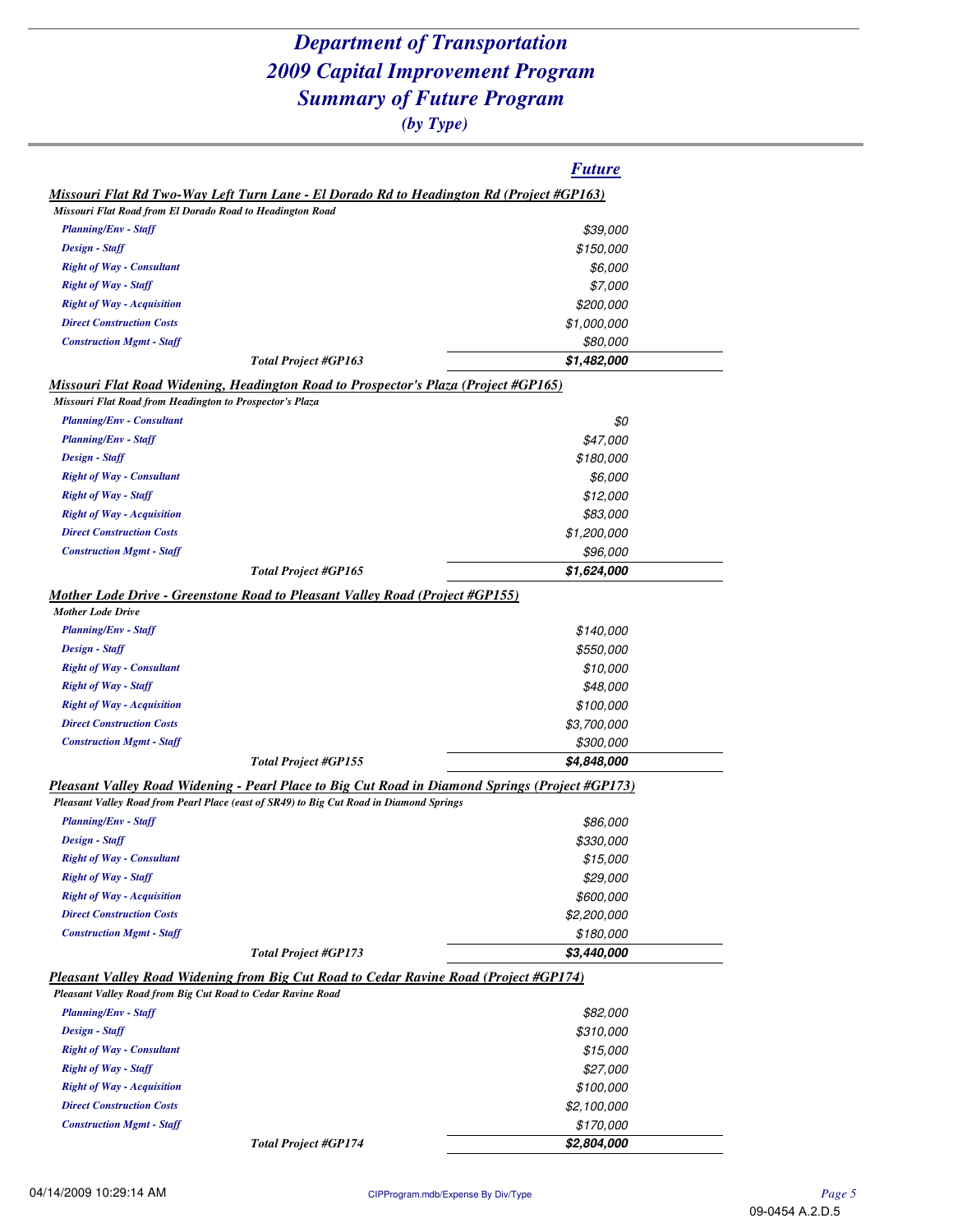|                                                                                               | <b>Future</b>           |
|-----------------------------------------------------------------------------------------------|-------------------------|
| <b>Pleasant Valley Road Widening from El Dorado Road to State Route 49 (Project #GP160)</b>   |                         |
| Pleasant Valley Road from El Dorado Road to State Route 49.                                   |                         |
| <b>Planning/Env - Staff</b>                                                                   | \$31,000                |
| Design - Staff                                                                                | \$120,000               |
| <b>Right of Way - Consultant</b>                                                              | \$5,000                 |
| <b>Right of Way - Staff</b>                                                                   | \$10,000                |
| <b>Right of Way - Acquisition</b>                                                             | \$300,000               |
| <b>Direct Construction Costs</b>                                                              | <i><b>\$750,000</b></i> |
| <b>Construction Mgmt - Staff</b>                                                              | \$63,000                |
| <b>Total Project #GP160</b>                                                                   | \$1,279,000             |
| Ponderosa Road Widening from North Shingle Road to Meder Road (Project #GP175)                |                         |
| Ponderosa Road from North Shingle Road to Meder Road                                          |                         |
| <b>Planning/Env - Staff</b>                                                                   | \$86,000                |
| Design - Staff                                                                                | \$330,000               |
| <b>Right of Way - Consultant</b>                                                              | \$15,000                |
| <b>Right of Way - Staff</b>                                                                   | \$29,000                |
| <b>Right of Way - Acquisition</b>                                                             | \$600,000               |
| <b>Direct Construction Costs</b>                                                              | \$2,200,000             |
| <b>Construction Mgmt - Staff</b>                                                              | \$180,000               |
| <b>Total Project #GP175</b>                                                                   | \$3,440,000             |
| <b>Runnymeade Drive Realignment at El Dorado Road (Project #GP130)</b>                        |                         |
| Southeast of US Highway 50/El Dorado Road Interchange.                                        |                         |
| <b>Developer Advanced Construction</b>                                                        | \$1,981,200             |
| Design - Staff                                                                                | \$296,000               |
| <b>Construction Mgmt - Staff</b>                                                              | \$160,000               |
| <b>Total Project #GP130</b>                                                                   | \$2,437,200             |
| Saratoga Way Extension - Phase 2 (Project #GP147)                                             |                         |
| <b>El Dorado Hills Area</b>                                                                   |                         |
| <b>Planning/Env - Consultant</b>                                                              | \$0                     |
| <b>Planning/Env - Staff</b>                                                                   | \$132,600               |
| Design - Consultant                                                                           | \$0                     |
| Design - Staff                                                                                | \$503,200               |
| <b>Right of Way - Consultant</b>                                                              | \$0                     |
| <b>Right of Way - Staff</b>                                                                   | \$44,200                |
| <b>Right of Way - Acquisition</b>                                                             | \$0                     |
| <b>Direct Construction Costs</b>                                                              | \$3,412,000             |
| <b>Construction Mgmt - Consultant</b>                                                         | \$0                     |
| <b>Construction Mgmt - Staff</b>                                                              | \$272,000               |
| <b>Total Project #GP147</b>                                                                   | \$4,364,000             |
| State Route 49 Passing Lanes from SR93 (in Cool) to the northern County Line (Project #GP177) |                         |
| SR49 from SR193 to the northern County Line                                                   |                         |
| <b>Planning/Env - Staff</b>                                                                   | \$120,000               |
| Design - Staff                                                                                | \$460,000               |
| <b>Right of Way - Consultant</b>                                                              | \$15,000                |
| <b>Right of Way - Staff</b>                                                                   | \$40,000                |
| <b>Right of Way - Acquisition</b>                                                             | <i><b>\$300,000</b></i> |
| <b>Direct Construction Costs</b>                                                              | \$3,100,000             |
| <b>Construction Mgmt - Staff</b>                                                              | \$250,000               |
| <b>Total Project #GP177</b>                                                                   | \$4,285,000             |